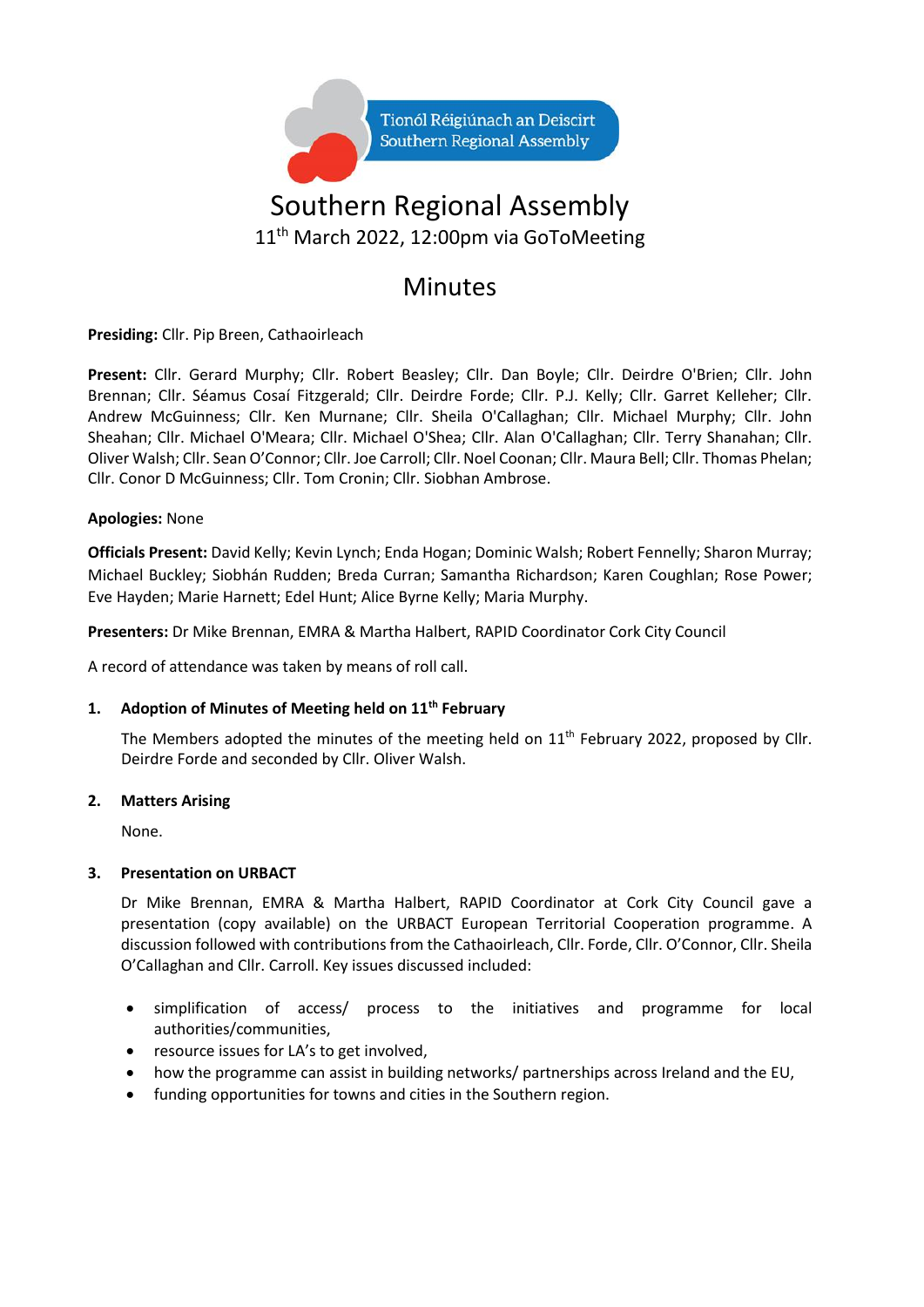#### **4. Update Report on RSES Implementation**

Kevin Lynch gave an update on the RSES implementation based on the report circulated to the Members. A discussion followed with contributions from Cathaoirleach and Cllr. Boyle.

## **5. Update Report on Regional Development Plan**

David Kelly announced that Enda Hogan was appointed as the new Assistant Director of the EU Programmes & Corporate Affairs Division. Members congratulated Enda Hogan on his new post.

Enda Hogan gave a brief update on the development of the new ERDF Southern, Eastern & Midland (SEM) Regional Programme for the 2021-27 period.

# **6. Proposal for Delegation to Brussels**

David Kelly presented proposal for a small delegation of Members to Brussels in June to afford the Members gain a deeper understanding of how their role as Assembly Members intersects with the role out of EU Cohesion Policy. Members to revert with nominations.

#### **7. Any Other Business**

The following points were raised:

- Cllr. Phelan referred to training for members on specific regional topics. David Kelly advised that this was under consideration in the context of organising a workshop before the summer.
- David Kelly asked Members to confirm whether they intend to attend the next meeting in person or online.
- Cllr. Beasley stated the date for next the Assembly meeting of  $8<sup>th</sup>$  April clashes with the IPI Annual Planning Conference 2022.

## **8. Date of Next Meeting**

It is intended that the next meeting on Friday, 8<sup>th</sup> April 2022

Signed: \_\_\_\_\_\_\_\_\_\_\_\_\_\_\_\_\_\_\_\_\_\_\_\_\_\_\_\_\_\_\_\_\_ Date: \_\_\_\_\_\_\_\_\_\_\_\_\_\_\_\_\_\_\_\_\_\_\_\_\_ 11 april 2022

 **Cllr. Pip Breen Cathaoirleach**